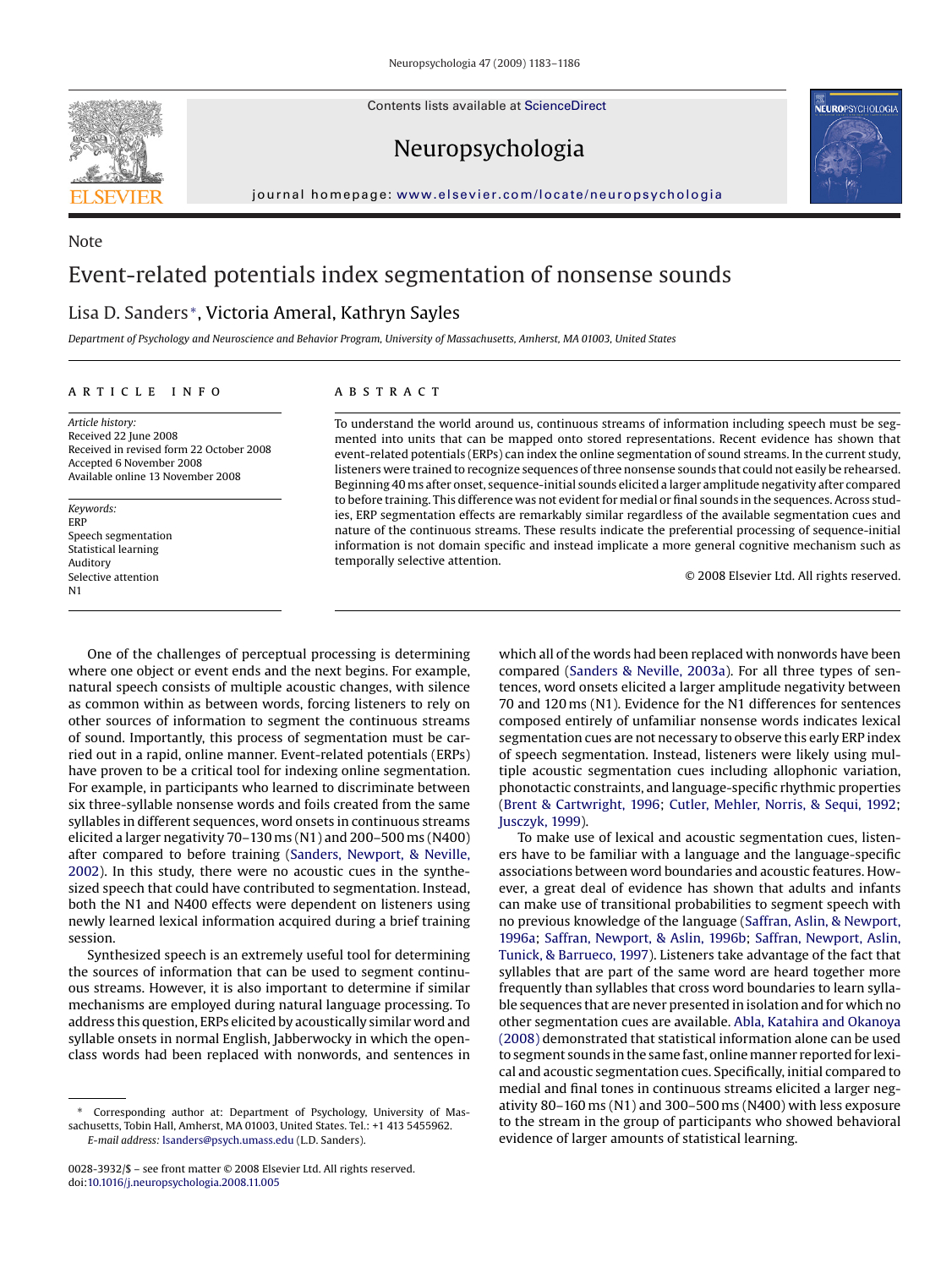Regardless of whether listeners are relying on newly learned lexical cues ([Sanders et al., 2002\),](#page-3-0) native-language acoustic cues ([Sanders & Neville, 2003a\),](#page-3-0) or transitional probabilities for tone sequences ([Abla et al., 2008\),](#page-3-0) sequence-initial segments elicit larger amplitude N1 and N400 components in listeners who have sufficient training or experience to demonstrate a high degree of familiarity with the sequences. Although these studies made very different segmentation cues available to listeners, the stimuli shared many important traits. Specifically, all of the studies employed very familiar sounds (speech or tones) that could easily be rehearsed. Therefore, it is still not clear whether or not the same neural indices of online segmentation generalize to novel stimuli that have to be processed without the benefit of representations of individual units built through a lifetime of experience. To test the hypothesis that novel sounds can be segmented in a similar manner to more familiar stimuli, the current study employed complex, nonlinguistic sounds that varied in length. Evidence that the ERP indices of segmenting novel sounds are similar to those reported in previous studies would implicate a flexible, domain-general cognitive process.

## **1. Method**

Twenty right-handed adults (6 females) ages 19–27 years (*M* = 21) contributed data. All were native English speakers and reported no neurological disorders or use of psychoactive medication. All participants provided written consent and were compensated \$10/h for their time. Data from an additional five adults were collected but excluded from analysis because of artifacts in the EEG: low-frequency shifts (*N* = 2), bridging between electrodes (*N* = 2), and excessive blinks (*N* = 1).

Eleven non-verbal sounds (e.g., glass breaking, elephant trumpeting, train whistle) were modified to mask the original source and discourage verbal labeling. Twelve listeners with no previous exposure were unable to recognize the modified sounds. The sounds (duration = 190–310 ms, *M* = 242 ms) were combined to create six sequences of three sounds each (duration = 660–800 ms, *M* = 728 ms) with some segments present in different positions in multiple sequences. For sounds A through K, the sequences were ABC, BDE, FGA, DHI, JEB, and HKB. Sequences were repeated 91 times each and compiled in random order (with the exception that no sequence could follow itself) to create a 6.6 min sound stream with higher transitional probabilities for sounds within sequences (0.31–1.0) than for sounds between sequences (0.1–0.2). The order of sequences was randomized three additional times for a total of four continuous streams saved as monoWAV files with an 11,025 Hz sampling rate.

To test learning of the sequences, six part sequences were created from the last two sounds of one sequence followed by the first sound of a different sequence as follows: BCF, DEJ, GAB, HIA, EBH, KBD. Each sequence was paired with a part sequence once to create a 36 item two-alternative forced-choice test. The two sequences in each test item were separated by 1 s of silence and test items by 5 s. Four separate randomizations of test items were created.

Participants were first asked to complete a behavioral test on which they indicated preference for the sequence or part sequence for each of the 36 test pairs. EEG was then recorded while two of the sound streams were presented. A second behavioral test followed for which participants were instructed to choose the sequence in each pair that soundedmore familiar. Participants were then explicitly trained to recognize the six sequences by using a mouse to point a cursor at one of six icons on the computer monitor, which triggered the presentation of the corresponding sound sequence. Participants were instructed to memorize the sequences to recognize them on a subsequent behavioral test and were allowed to play each sequence as many times as wanted. A third behavioral

test was given to assess learning and the training/testing procedure was repeated until the participant responded correctly on at least 32 of 36 test items (89% accuracy). Following training, EEG was again recorded while the two remaining streams of sequences were presented. As with the first presentation of the continuous streams, participants were asked simply to listen to the sounds. A final behavioral test was given at the end of the experiment. The order in which the four continuous streams and four versions of the behavioral test were presented was balanced across participants.

EEG was recorded from 128 electrodes using a 250 Hz sampling rate and a .01–100 Hz bandpass with impedance maintained below 50 k $\Omega$  at all locations. A 60 Hz filter was applied offline before EEG was segmented into 700 ms epochs beginning 100 ms before the onset of each sound. Trials were excluded if the voltage difference within a segment exceeded 100  $\mu$ V at any electrode site including those used to monitor blinks and eye movements. A minimum of 100 artifact-free trials for each condition was required for data to be included in analysis. Averaged waveforms were re-referenced to the average mastoid measurements and baseline corrected using the 100 ms before sound onset.

Mean amplitude was measured in 50 ms bins staggered by 10 ms (e.g., 0–50, 10–60, 20–70) for the first 200 ms after sound onset. The first of five consecutive bins that showed statistically significant training effects was considered the onset of a segmentation index. Mean amplitude was also measured across the longer timewindows of 40–200 and 300–500 ms after sound onset for comparison with previous studies. Data from 108 electrodes collapsed into 12 groups of 9 were included in a repeated-measures ANOVA (Huynh–Feldt corrected): training (before, after)  $\times$  sequence position (initial, medial, final)  $\times$  anterior/posterior electrode position  $(4$  levels)  $\times$  left/medial/right electrode position (3 levels). Followup analyses were conducted at electrodes indicated by significant training  $\times$  sequence position  $\times$  electrode position interactions.

#### **2. Results**

Performance on behavioral tests is shown in Fig. 1. Accuracy was not above chance on the first test (*M* = 49%) but was on the second pre-training test (*M* = 55%, *t*(19) = 3.23, *p* < .01). Participants spent 4–41 min training (*M* = 20) and took the post-training test 1–5 times (*M* = 2.75). Accuracy on the final post-training test was well above chance as required (*M* = 91%) and remained high (*M* = 86%) but significantly lower  $(t(19) = 2.33, p < .05)$  on the test given at the end of the experiment.

The earliest of five consecutive 50 ms time windows for which there were significant training  $\times$  sequence position  $\times$  electrode



Fig. 1. Accuracy on four behavioral tests of sequence recognition: T1 = before any exposure to the sequences,  $T2$  = after listening to two 6.6 min continuous streams, T3 = after mastering the sequences during training, and T4 = after listening to two additional 6.6 min streams. The solid line indicates chance performance (50%), the dotted line indicates training criteria (89%), and error bars indicate standard error.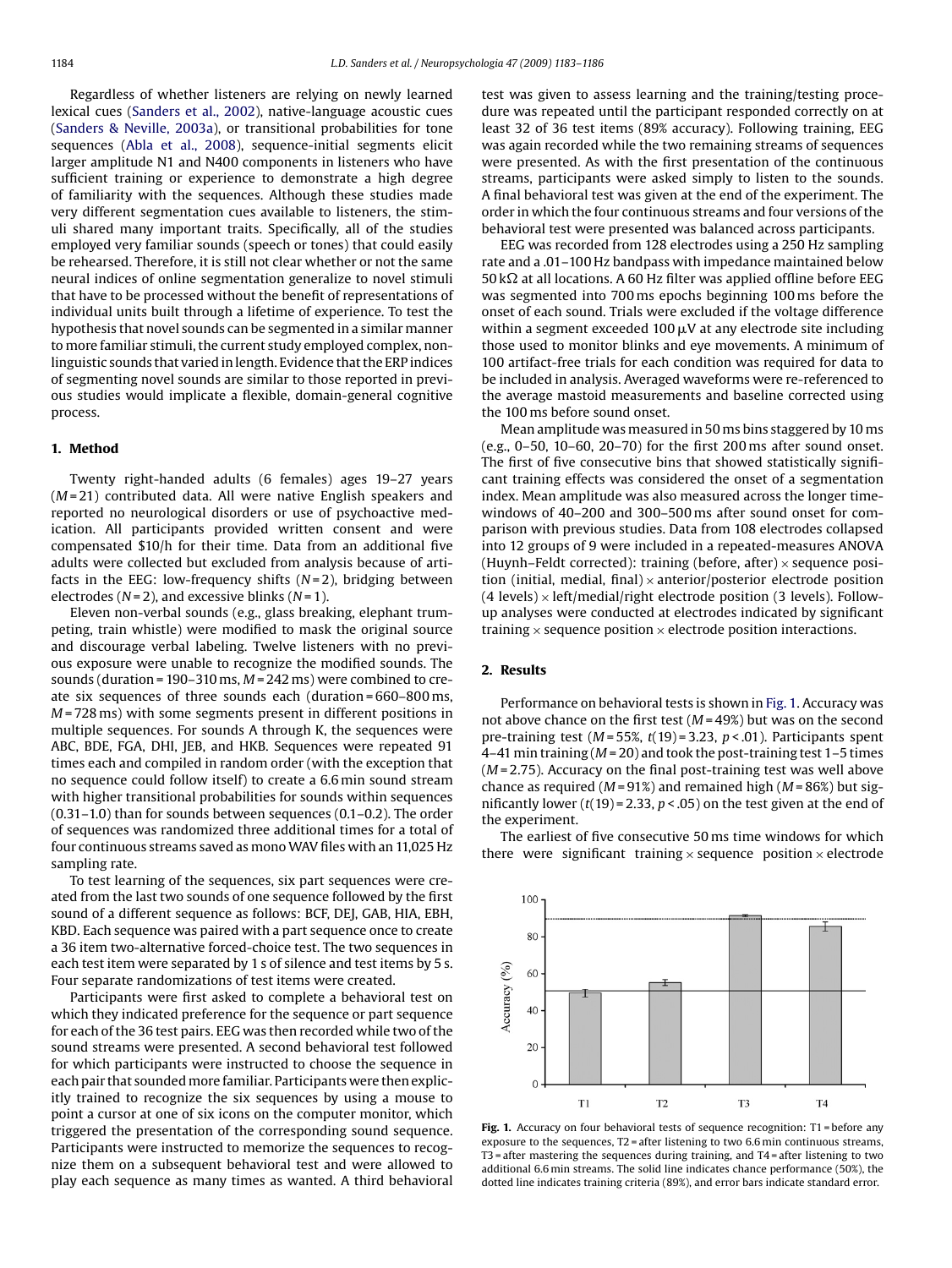

Fig. 2. ERPs time-locked to the onset of initial, medial, and final sounds in the sequences before and after training. Waveforms are shown for recordings made at the nine anterior and medial electrode positions indicated on the electrode map. Differences in mean amplitude (after minus before training) in the 40–200 ms time window across the entire scalp are shown in the topographic plots. Sequence onsets in continuous streams elicited a larger amplitude negativity between 40 and 200 ms after compared to before training.

position interactions on ERP mean amplitude was 40–90 ms (training  $\times$  sequence position  $\times$  left/medial/right: *F*(4,76) = 3.84, *p* < .05). A significant training  $\times$  sequence position  $\times$  left/medial/right interaction was observed on mean amplitude in the broader 40–200 ms window (*F*(4,76) = 4.95, *p* < .01). As shown in Fig. 2, training had a differential effect for the three sequence positions at medial electrodes (*F*(2,38) = 3.27, *p* < .05). Specifically, initial sounds elicited a larger negativity in this time window after compared to before training  $(F(1,19) = 6.00, p < .05)$ . In contrast, no effect of training was observed for sequence-medial or sequence-final sounds. There was some indication that the negative difference for initial sounds was larger over the left than right hemisphere, but this interaction did not reach significance (training  $\times$  sequence position  $\times$  left/right electrode position,  $F(2,38) = 3.20$ ,  $p = .052$ ). No training or training by sequence position interactions were observed for mean amplitude 300–500 ms.

### **3. Discussion**

When listening to continuous streams of sound, sequence-initial segments elicit a larger early negativity regardless of the available segmentation cues or nature of the auditory stimulus. The sequence onset negativity has been observed for natural, native language speech [\(Sanders & Neville, 2003a\),](#page-3-0) nonsense sentences with acoustic features patterned from a native language [\(Sanders &](#page-3-0) [Neville, 2003a\),](#page-3-0) synthesized nonsense speech when no behavioral evidence of statistical learning was observed ([Sanders et al., 2002\),](#page-3-0) tone sequences when only statistical information was available as a segmentation cue [\(Abla et al., 2008\),](#page-3-0) and, in the current study, for nonlinguistic, novel sounds that listeners learned to recognize but could not rehearse. The similarity of the sequence onset negativity across stimulus type and segmentation cues suggests it indexes a very general cognitive process.

A candidate general cognitive process that may be involved in segmentation across the wide range of conditions that have been explored is selective attention. Selective attention, the preferential processing of stimuli selected on the basis of a simple feature, has been shown to be critical for perception any time more information than can be processed in detail is present. For example, when too much information is presented simultaneously at distinct locations, spatial selection allows for preferential processing of the most relevant stimuli. A large body of evidence shows that when listeners are